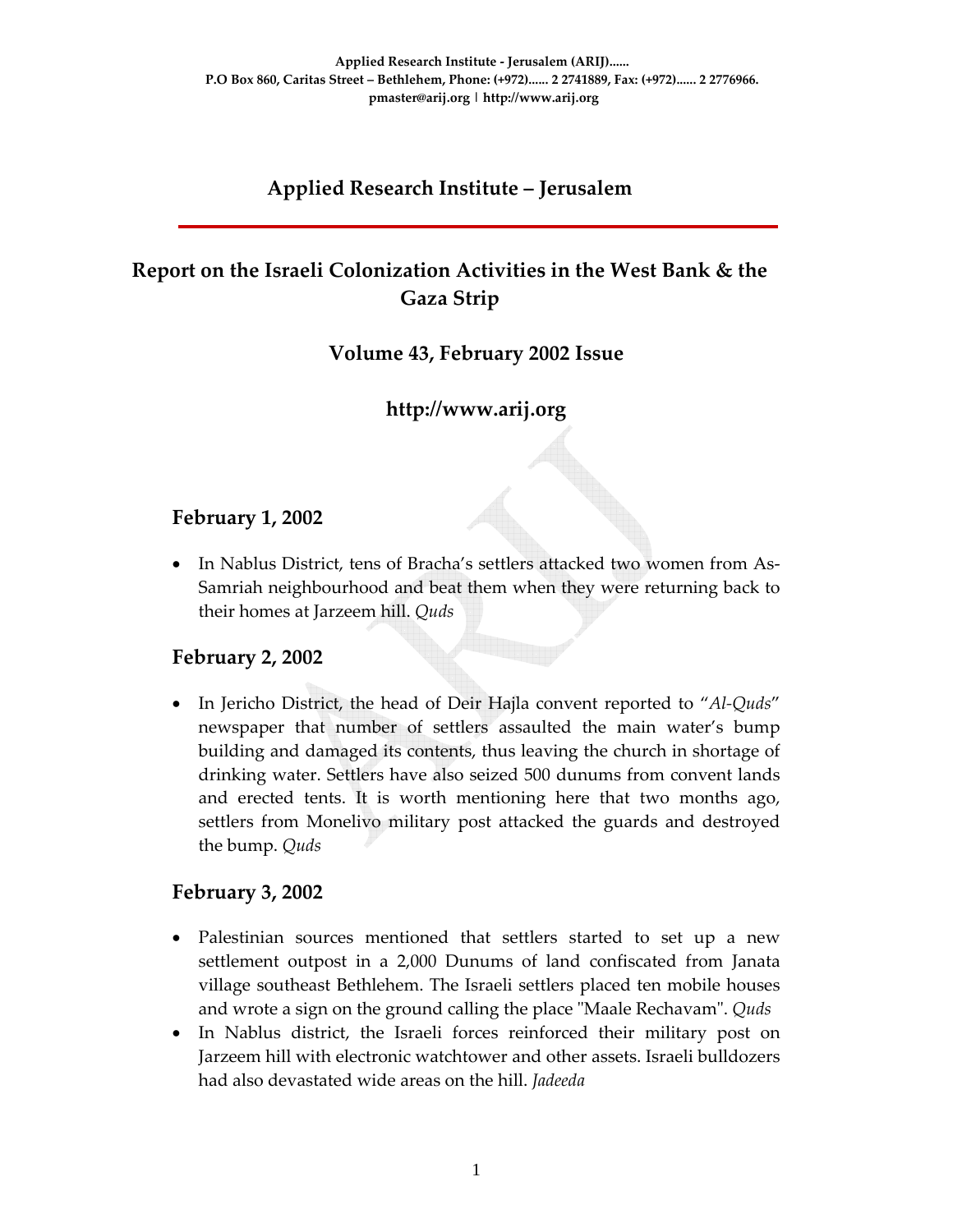## **February 4, 2002**

- In Jerusalem district, the Israeli bulldozers demolished two under‐ construction houses in Albustan neighbourhood of Al 'Isawiya town with a total area of 180 m2. The two houses belong to Ahmad Othman and Omar Shalalda. The Israeli authorities claimed that the two houses were built without a legal permission. *Quds, Jadeeda & PIC*
- The Jerusalem Centre for Social and Economic Rights was able to cancel a house demolition order which was given -by mistake-to Samieh Al Barawii in Anata village. *Quds*

### **February 5, 2002**

- The Jerusalem Municipality sent demolition notices to 15 house-owners in Beit Hanina neighbourhood under the pretext of not having permits*. Quds& Jadeeda*
- In Nablus district, the Israeli soldiers closed several roads and erected checkpoint. Ten Villagers form ʹAqraba village were stopped by and were not allowed to reach their land for reclamation and feeding their sheep. *Quds*

### **February 6, 2002**

- Mayor of occupied Jerusalem admitted that his government was demolishing Palestinian houses in Eastern Jerusalem to avoid a Palestinian majority, added that the demolition would not stop because it carried political implications. In implementation of his statements, The Israeli‐ Jerusalem municipality bulldozers demolished three houses in Beit Hanina neighborhood to the north of Jerusalem, under the pretext of unlicensed construction .the houses area estimated between 125 and 160 m2 and belonging to Khaled al Natsha ,Khaled Abu Sbaih and Basam Shubaki. Another two families were able to get court permission for stopping the demolishing. *Quds& Jadeeda*
- In Ramallah district, the Israeli soldiers occupied a Palestinian house belongs to Ahmad Abu Sheikha from Al Janiya west Ramallah city and turned it into a military barracks. *Qud*
- In Nablus district, the Israeli soldiers cleared Nablus-Ramallah road next to Beita village. The mayor said that the Israeli bulldozers dug a trench in the main road of the village with 1.5 m depth and 4 m width. *Quds*
- In Bethlehem district, the Israeli forces established a new military post on fore dunums of land belongs to the brothers Jamal and Yaccov Shahin .The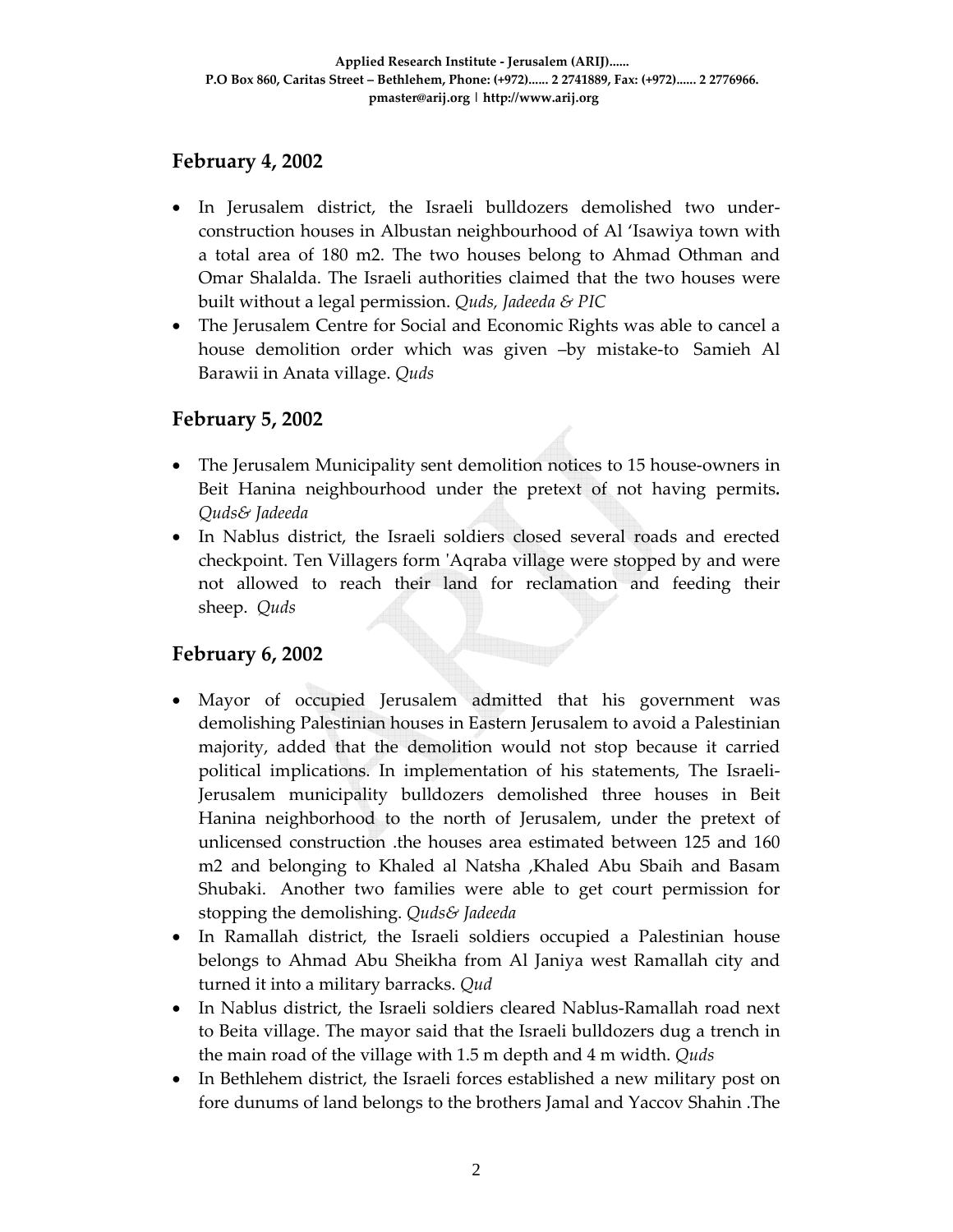confiscated land is located next to Wadi Rahhal village, west of Bethlehem city. A 250 meters road is also under construction in the same area. At the same time, the Israeli forces devastated three dunums of Ahmad Shahin's land in Artas village. Efrat's settlers attacked an agricultural land causing damage to 450 m long fence and the uprooting for numbers of grapevines. *Quds& Jadeeda*

- In Bethlehem District, tens of villagers from Za'tara prevented the progress of the Israeli bulldozers while constructing a new settlement bypass road at their land. The road with a 8.5 km long will link between Tekoa , El David, Nokdim, Maale Amos and Al Fardus outpost with Jerusalem boarder through Beit Sahur city. *Quds* February 7, 2002
- The Israeli Authorities uprooted more than 200 olive trees belong to Mohamad Saleh Taha from Qatanna village northwest Jerusalem city. *Quds*
- In Nablus district, settlers from Bracha ran after shepherds from Kafr Qallil village south Nablus district. *Quds*
- In Jerusalem district, the Israeli bulldozers started the process to level tens of dunums from an agricultural land belongs to Biddu and Beit Surik villages. The Israeli Authorities intend to open a settlement bypass road to link the two settlements of Neve Shammual Har Adar. In the process, more than 50 dunums belong to Beit Surik village have been bulldozed*. Jadeeda*

# **February 8, 2002**

- In Nablus district, number of Israeli tanks and bulldozers dug trenches in the main road between Nablus and Ramallah; also they captured two residential buildings, and transformed them into a military barracks. *Quds*
- An article in the Israeli newspaper *Kul Haeir* mentioned that the Israeli ministry of housing recently frozen a plan to construct 400 housing units in Sur Bahir in Jerusalem District. *Quds*

### **February 9, 2002**

In Hebron District the Israeli Authorities delivered demolition notices to a number of constructed rooms in Al Buyara area near Kharisina settlement. These constructions belong to Sufian Sultan and are using to raise domestic birds. *Quds*

### **February 10, 2002**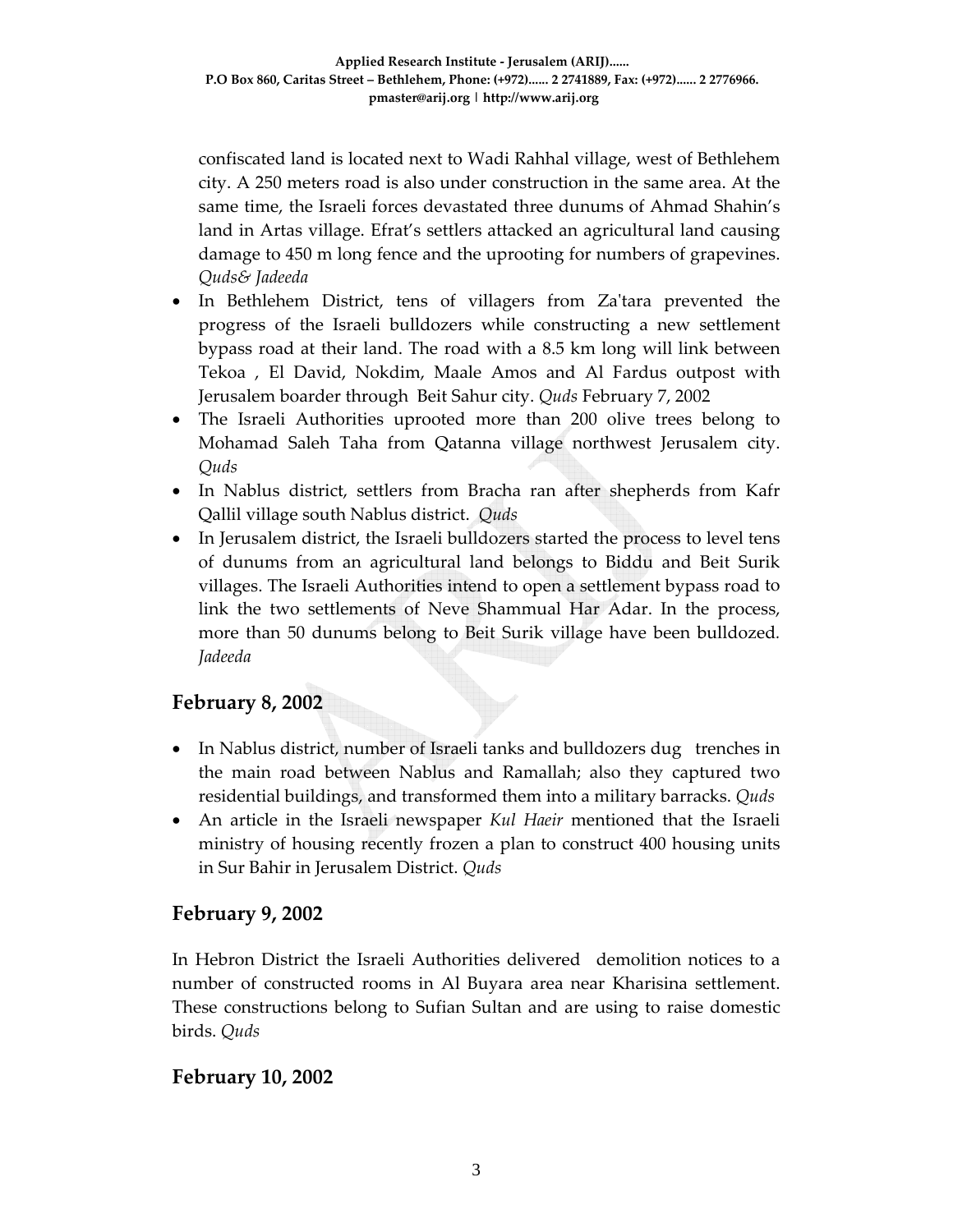- In Bethlehem District, tens of Za'tara's villagers confronted the Israeli military bulldozers that were destroying villagers' lands in order to construct a new bypass road. Also, the Israeli Authorities dispatched six demolition notices to homes located near the new constructed bypass road. *Quds*
- The Construction and Housing Minister Natan Sharansky decided to establish a large settlement in East Jerusalem on the eastern part of Maale Adumim settlement.
- The planned settlement (E1) will be built over lands that belong to Az Za'ayyem, Anata and Al 'Isawiya villages. The new settlement with a 1500 housing unit will annex 12.5 km2 from Az Za'ayyam village downhill towards Khan Al Ahmar. The second part of the plan is to connect the planned settlement with Maale Adumim, Pisgat Zeev and French hill settlements. In addition, five hotels, a commercial mall, two bus and tram stations and an industrial zone will be established within the planned settlement. *Quds*, Ja*deeda& Jpost*
- In Hebron district, plans to build seven permanent houses in Tal Rumeida settlement are underway. *Quds*, Ja*deeda& Jpost*

### **February 12, 2002**

• In Hebron District the Israeli forces demolished two houses and an iron industry when they invaded Halhul (see photo) village. *Jadeeda*

#### **February 13, 2002**

- In Jenin district, the Israeli forces erected a military checkpoint east Tammun village. *Quds* February 14, 2002
- A group of Jewish settlers harassed old Palestinian villager from Yatta village while he was working on his land, which is located near Susiya settlement established on Palestinian confiscated land since 1980. Moreover, the Israeli Authorities sprayed poisonous chemical substance over more than 200 Dunums of agricultural land cultivated with seeds in Janba hamlet. It is worth mentioning that a week prior to that, a group of settlers seized over 50 dunums of land cultivated with forest trees located near a settlement outpost called Magen Dived east Susiya settlement. *Ayyam*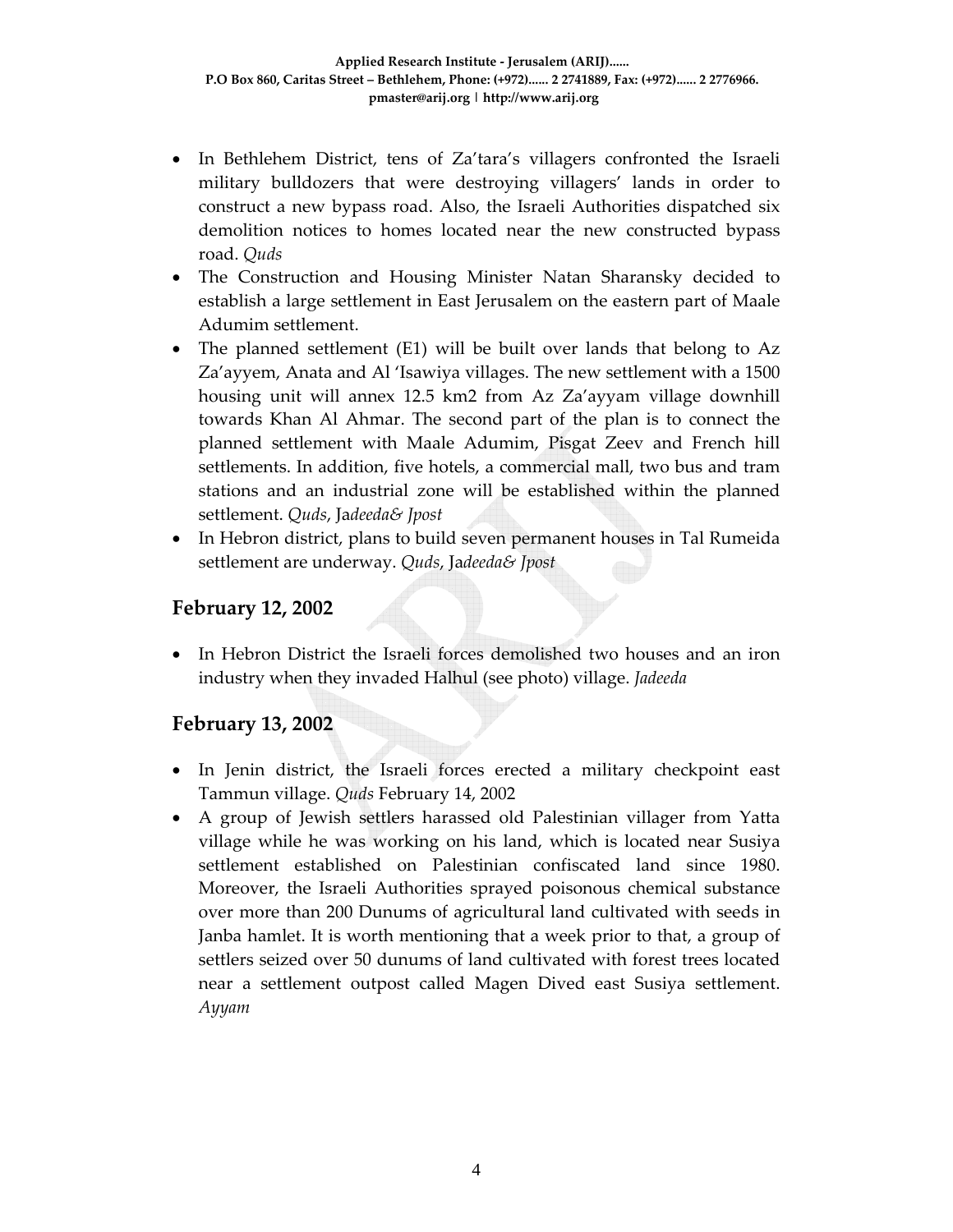### **February 15, 2002**

• Media sources revealed that Sharon's government implemented the construction of nine settlement bypass roads in the West Bank costing the government 50 million US dollars. The construction of these roads began in 2001 expropriating land owned by Palestinian villagers. *Ayyam*

#### **February 17, 2002**

- In Hebron district, the Israeli Authorities sent a last warning for demolition to number of water wells in At Tuwani and Al Mafqara hamlets, located east Yatta city.
- Local sources pointed out that a number of settlers attacked At Tuwani hamlet villagers by beating tens of farmers, burning at least 200 dunums of land cultivated with wheat and spreading poisonous chemicals on the land. *Ayyam*
- For the first time since the beginning of Al-Aqsa Intifada in September 2000, the Israeli army erected tents and portable housing for Israeli soldiers in Palestinian-controlled area in the West Bank. The camp is located near Tammun village of Jenin district when the Israeli forces invaded the village. *Quds& JPost*

### **February 18, 2002**

• The Israeli forces fenced the land belonging to Awad's family brothers from Kafr Laqif village of Qalqiliya district. The Land is approximately 80 dunums in area located near Karne Shomron settlement. Also, a number of Israeli bulldozers uprooted tens of olive trees in the land belonging to Ahamad Qadura. *Jadeeda*

#### **February 19, 2002**

- The Israeli bulldozers, under the protection of army forces, demolished two Palestinian houses in Umm Tuba village adjacent to Abu Ghnaim Mountain located south Jerusalem city, under the pretext of not having permits. The houses are 80 and 70‐meter square in area. The houses belong to Na'im Abu Tair and Majed Abu Tair. The house owners pointed out that they tried to obtain building licenses while the Israeli authorities refused under the allegation that the houses lie on confiscated lands. *Quds*
- The Israeli forces bulldozed a wide area of land that belongs to Mouhamed Rabe'I from At Tuwani area east of Yatta village. The land was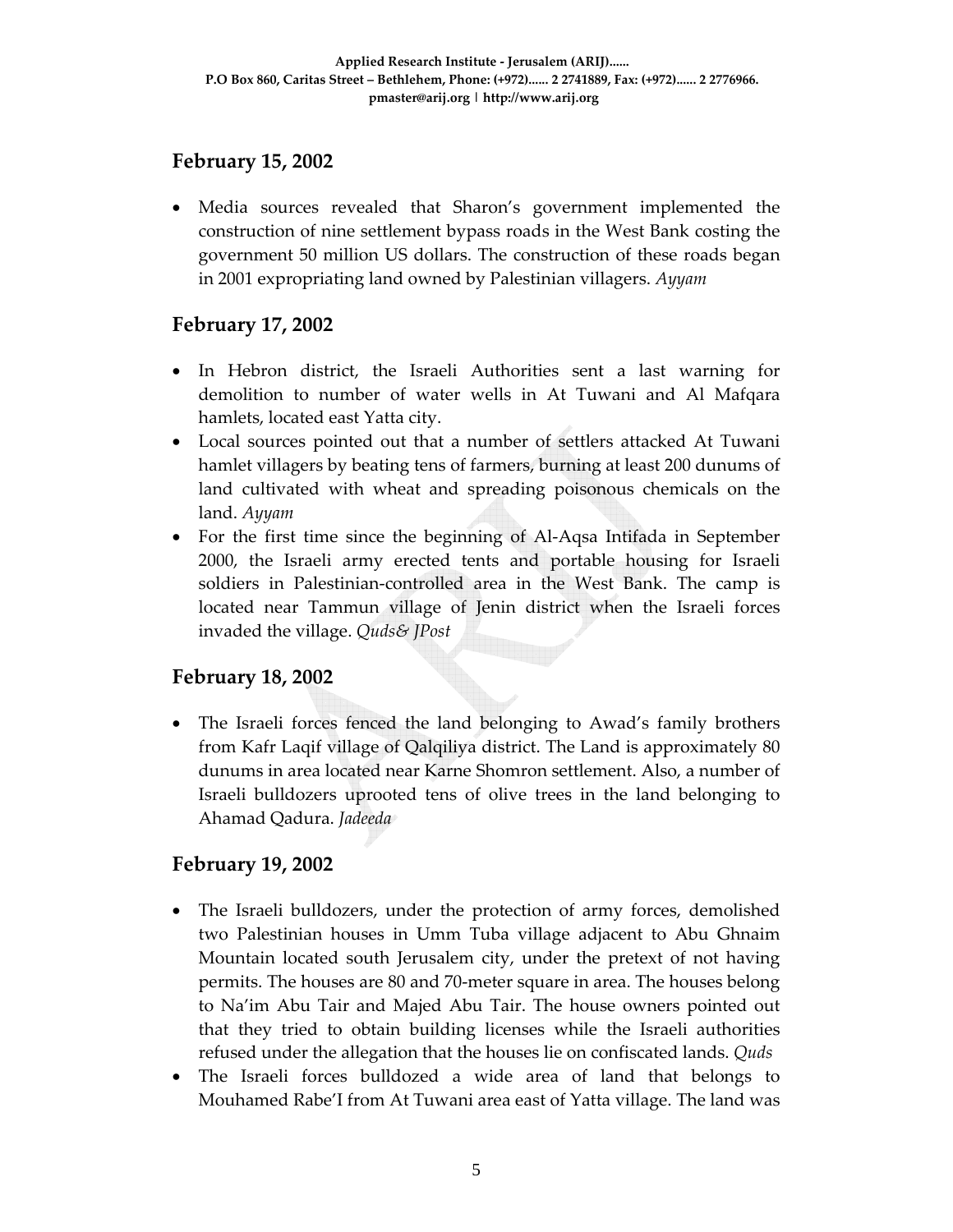cultivated with one dunum of wheat. Moreover, Israeli forces erected tents on the area to convert it to a military post. A*yyam*

## **February 25, 2002**

• Settlers from Itamar settlement located southeast Nablus city erected scores of caravans in the southeastern side of the settlement, which overviews Yanun village. *Quds*

### **February 26, 2002**

• For the third time this month the Occupied Jerusalem municipality demolished homes in east Jerusalem. In Beit Hanina neighborhood, the Israeli bulldozers demolished three Palestinian homes under claiming that they were built without permit. Quds

#### **February 27, 2002**

- Jewish colonization committees in East Jerusalem worked on settlement construction planning in Abu Dis village. Occupied Jerusalem municipality encouraged the 230 housing unit construction plan on land the Jews claiming the owned of it. Also a hundreds of dunum in Abu Dis area the settlers' claiming it owns*. Quds*
- In Nablus District, the villagers from Kafr Qallil mentioned that the Israeli bulldozers for the third consecutive day, worked on destroying the land in Abu Baker hamlet close to Bracha settlement. The villagers added that the settlers brought a caravan to the land in what it seems as a set up for a new settlement outpost in the area. *Quds*
- In Jericho district, the Israeli forces delivered demolition warnings to nine Palestinian houses in Al Jiftlik village. Moreover, in Jenin District The Israeli army bulldozed a wide area of an agricultural land in Bir al Basha village. Also, the Israeli forces sprayed rang land with poisonous substances that caused death to many heads of sheep and goat in Tubas village. *Quds*

### **February 28, 2002**

• The Israeli bulldozers constructed a settlement bypass road in Baruka area in Al 'Eizarya village near Az Za'ayyem to lead to Jericho and Maale Adummim settlement of Jerusalem district. The Israeli supervisor company of the project announced their intention to build walls and